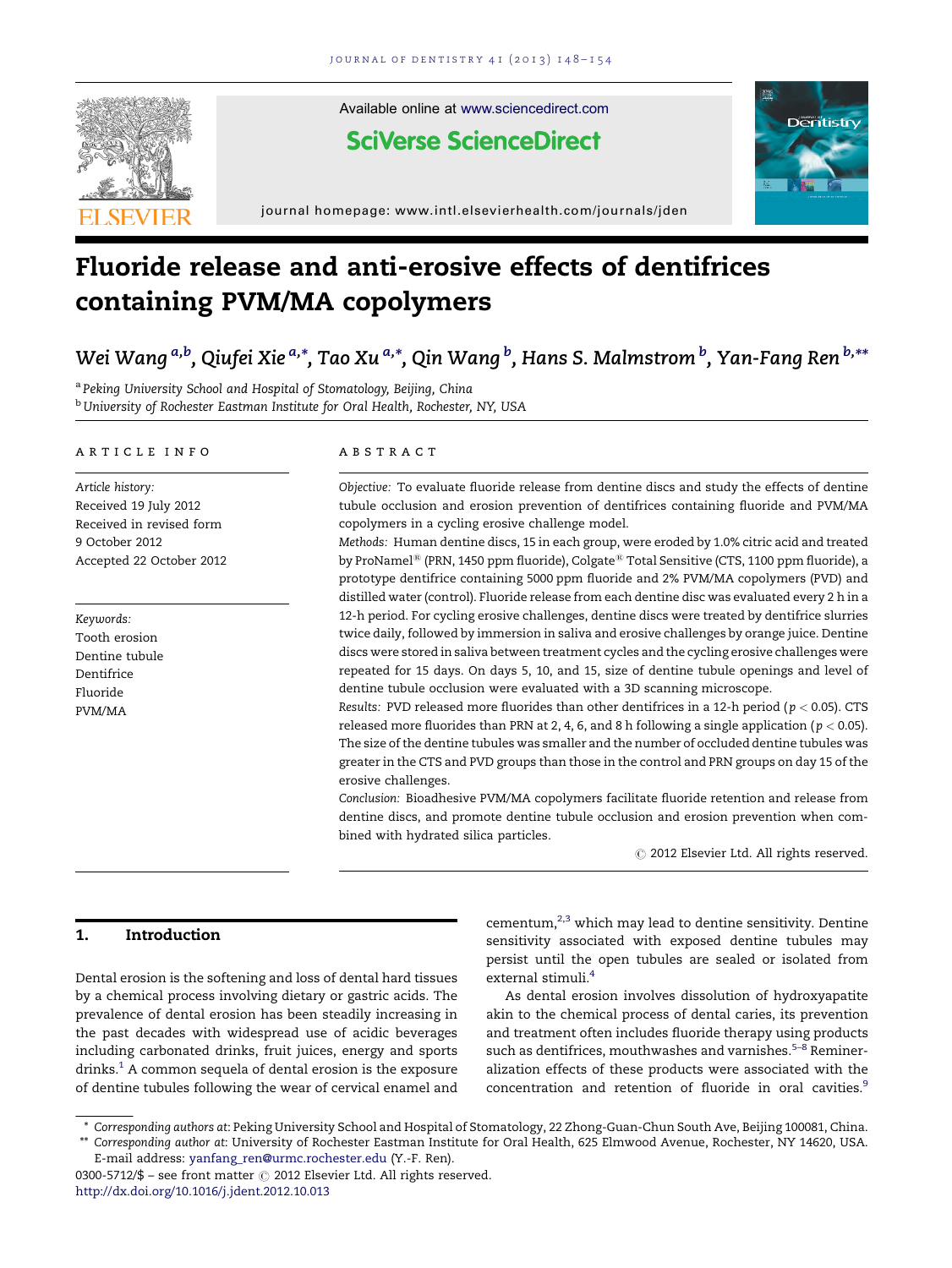Enamel treated by dentifrices with higher fluoride concentrations was significantly more resistant to erosive challenges than those with lower fluoride concentrations, $10-12$  presumably owing to the formation of a thicker and more stable layer of calcium fluoride precipitate at high fluoride concentra-tions.<sup>[13](#page-5-0)</sup> Recent studies showed that 5000 ppm fluoride were more effective than 1450 ppm fluoride against erosive wear.<sup>[7,8](#page-5-0)</sup> Therefore, products with high concentrations of fluoride should be an important part of the armamentarium against dental erosion in clinical practices.

In case of dentine exposure as a consequence of dental erosion, products that can occlude the exposed dentine tubules are often used to prevent and manage dentine sensitivity through the formation of a physical barrier that isolates dentinal nerves from external stimuli.<sup>[14,15](#page-5-0)</sup> Though many products have been developed for dentine tubule occlusions, their effects are often temporary and dentine sensitivity may recur when the substances occluding the tubules are removed due to erosive and abrasive forces. Repeated applications of dentine occlusion agents are often necessary to sustain the treatment effects. Daily application through brushing with dentifrices is preferable for its ease of use and low costs as compared to frequent visits to dental offices.<sup>16</sup>

For a dentifrice to be effective in delivering fluoride to eroded dentine surfaces and in occluding dentine tubules, it needs to possess a property that allows adequate retention of the toothpaste substances on dentine surfaces. As the usual brushing duration lasts only 30–80 s, $^{17,18}$  the effects of fluoride on dental hard tissues are limited if the toothpaste substances cannot be adequately retained on the tooth surfaces after brushing. Fluoride needs to remain on dentine surfaces or inside the dentine tubules for an extended period of time to maximize the intended effects. Though there is evidence that fluoride can be retained in oral mucosa, human saliva and dental plaques, $19,20$  the retention potential of fluoride in dentifrices on eroded dentine surfaces has not been studied. Depending on their intended effects, dentifrices may have different physical properties that affect their adhesion to tooth surfaces after application. Dentifrices that adhere to tooth surfaces and resist erosive challenges from dietary acids may have advantages over those without such properties in terms of their ability to prevent dental erosion and dentine sensitivity. Polyvinylmethyl esther-malic acid copolymers (PVM/MA) is a common bioadhesive polymer and have been widely used to improve tissue adhesion and bioavailability of therapeutic agents. $21$  Recent studies have shown that dentifrices containing PVM/MA are effective in occluding dentine tubules through the formation of stable intra-tubular plugs.<sup>22</sup> Dentifrice substances appear to be retained on the dentine surfaces for several hours following a single brushing in situ owing to the adhesive properties of PVM/MA.<sup>23</sup>

Based on the findings of these studies, we hypothesize that dentifrices containing PVM/MA copolymer facilitate the retention of fluoride on eroded dentine surfaces, thus enhancing the action of fluoride against dentine erosion and demineralization. To test this hypothesis, we investigated the potential for fluoride release from dentine discs following a single application of dentifrices containing PVM/MA copolymer and fluoride in different concentrations, and assessed the level of dentine tubule occlusion and the effect of erosion

prevention by this dentifrice following erosive challenges by orange juice in vitro.

# 2. Materials and methods

A total of 60 freshly extracted human third molars were collected from oral surgery clinics following ethic guidelines from the authors' institution. The teeth were cleaned of soft tissues and sterilized with ethylene oxide for 12 h (Andersen Products Inc., Haw River, NC, USA) before use.

#### 2.1. Dentine discs preparation

Dentine discs were prepared from coronal sections of third molars as described elsewhere.<sup>[22](#page-5-0)</sup> Briefly, occlusal enamel was removed in the coronal plane using a low speed diamond saw (MTI Corporation, Richmond, CA, USA) to expose the dentine, a parallel cut was then made above the cementoenamel junction to produce a dentine disc that is approximately 2 mm in thickness. The dentine specimens were then ground under adequate water coolants to remove any remnant enamel and progressively polished with 360–1200 grit silicon carbide papers (Extec $\mathbb{B}$ , Enfield, CT, USA) using a polishing machine (MTI Corporation). The dentine discs were ground and polished to 1.00 mm in thickness ( $\pm$ 0.02 mm) as measured by an electronic digital caliper with 0.01 mm resolution (Mitutoyo America, Aurora, IL, USA). After polishing, the dentine discs were cleaned in an ultrasonic device with 2% Micro-90<sup>®</sup> cleaner (International Product Corp., Burlington, NJ) for 3 min. A total of 60 dentine discs were prepared. The dentine discs were then subjected to erosive challenge by 1.0% (0.052 mol/l) citric acid (PH 3.5) for 5 min and rinsed thoroughly for 2 min in running water. Dentine disc surfaces were inspected under a scanning microscope to confirm patency of dentine tubules, and randomly divided into 4 groups of 15 each. The size and thickness of the dentine discs were measured again with the digital caliper to ensure bulk equality among the study groups. Prepared dentine discs were placed in fresh clarified human saliva before next step of the experiment.

#### 2.2. Preparation of dentifrice slurries

Three dentifrices were selected to test the hypothesis of the present study: Synsodyne ProNamel<sup>®</sup> (PRN) (GlaxoSmithKline, Middlesex, UK), which contains 1450 ppm fluoride in the form of 0.315% NaF and is marketed as protective against dental erosion; Colgate Total Sensitive (CTS) (Colgate-Palmolive Co., New York, USA), which contains 2.0% PVM/MA copolymers and 1100 ppm fluoride in the form of 0.243% NaF, and is marketed as protective against dentine sensitivity; and a prototype dentifrice (PVD) which contains 2.0% PVM/MA copolymers and 5000 ppm fluoride in the form of 1.1% NaF. Compositions of the study dentifrices are shown in [Table](#page-2-0) 1.

Slurries of the three dentifrices, PRN, CTS and PVD, were prepared as follows: 3 g of dentifrice were mixed with 10 ml distilled water and shaken thoroughly to produce uniform toothpaste slurries. The slurries were prepared immediately before use and kept at room temperature.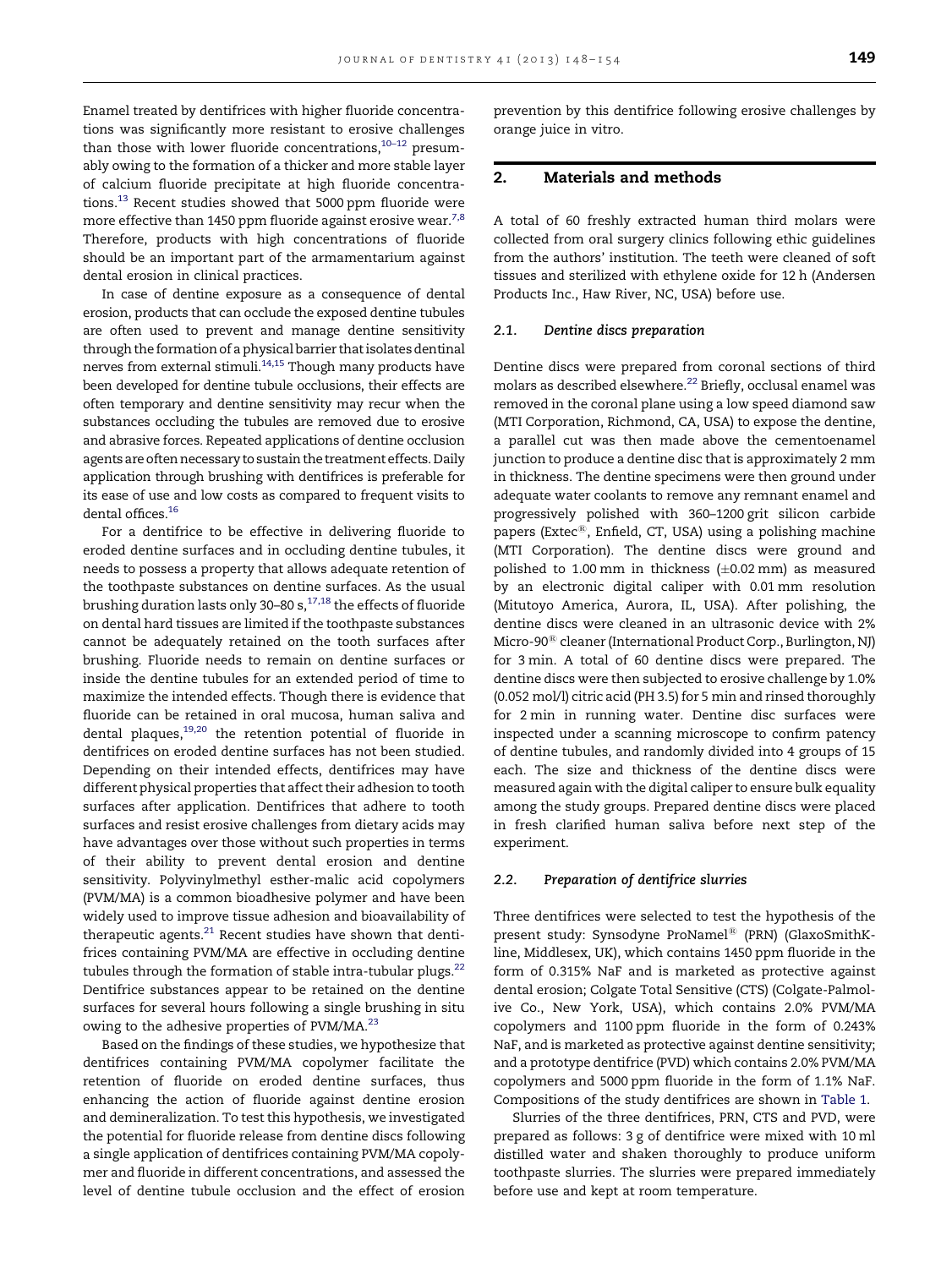<span id="page-2-0"></span>

| Table 1 - Compositions of study dentifrices. |                                                                                                                                      |                                                                                                                                                                         |                                                                                                                                |  |  |  |  |  |
|----------------------------------------------|--------------------------------------------------------------------------------------------------------------------------------------|-------------------------------------------------------------------------------------------------------------------------------------------------------------------------|--------------------------------------------------------------------------------------------------------------------------------|--|--|--|--|--|
|                                              | ProNamel                                                                                                                             | Colgate Total Sensitive                                                                                                                                                 | Prototype                                                                                                                      |  |  |  |  |  |
| Active ingredients                           | Sodium fluoride 0.315%<br>Potassium nitrate 5%                                                                                       | Sodium fluoride 0.243%<br>Triclosan 0.3%                                                                                                                                | Sodium fluoride 1.1%                                                                                                           |  |  |  |  |  |
| Abrasiyes                                    | Hydrated silica                                                                                                                      | Hydrated silica                                                                                                                                                         |                                                                                                                                |  |  |  |  |  |
| Bioadhesive copolymers                       |                                                                                                                                      | PVM/MA copolymer                                                                                                                                                        | PVM/MA copolymer                                                                                                               |  |  |  |  |  |
| Other ingredients                            | Glycerin<br>$PEG-8$<br>Cocamidopropyl betaine<br>Sodium hydroxide<br>Sodium saccharin<br>Sorbitol<br>Xanthan gum<br>Titanium dioxide | Glycerin<br>Propylene glycol<br>Carrageenan<br>Sodium lauryl sulphate<br>Sodium hydroxide<br>Sodium saccharin<br>Sorbitol<br>Carboxymethylcellulose<br>Titanium dioxide | Hydroxyethylcellulose<br>Pluronic F-127<br>Sorbitol<br>Sodium saccharin<br>Methyl paraben<br>Propylparaben<br>Titanium dioxide |  |  |  |  |  |

# 2.3. Determination of fluoride release after dentifrice treatment

To determine the rate of fluoride release from the study dentifrices, dentine discs were divided into 4 treatment groups: PRN, CTS, PVD and distilled water (Control). The dentine discs, 15 in each group, were treated by dentifrice slurries or water for 2 min in a shaking incubator at 35  $\degree$ C, then gently rinsed for 5 s and each disc immersed in 1.0 ml distilled water. Fluoride release from each dentine disc was measured every 2 h for a 12-h period (8:00 am to 8:00 pm). The dentine discs were transferred to fresh distilled water every 2-h during the 12-h period and fluoride release from each dentine discs into 1.0 ml distilled water was measured using a fluoride selective electrode (Thermo Electron, Bedford, OH, USA).

Fluoride concentration in distilled water was determined as described elsewhere. $24$  Briefly, the collected fluid was transferred into a 15 ml tube, and buffered with 1.0 ml TISAB (Thermo Fisher, Waltham, MA, USA). The fluorometer was first calibrated using standard solutions (0.001, 0.01, 0.1, 1, and 10 ppm). A liner equation correlating the logarithm of F concentration (ppm) and mV was constructed with  $r^2 > 0.95$ . The mV and the ppm values were consistently in the liner region of the standard curve.

# 2.4. Dentifrice treatment and erosive challenge cycling of dentine discs

Following fluoride release test, the specimens were stored in fresh clarified human saliva overnight. Dentifrice slurries and distilled water were applied, respectively, to the dentine discs in the 4 treatment groups for 2 min each time in a shaking incubator at 35 °C. The dentine discs were then washed with distilled water for 10 s, stored in fresh human saliva for 30 min, and subjected to erosive challenge by orange juice. Each dentine disc was immersed in 2.0 ml orange juice (pH 3.8, Minute MaidTM Premium, Sugar Land, TX, USA) for 10 min in 24-well cell culture plates in an incubator gently rocking at 60 rpm and 35  $\degree$ C to keep the solution agitated and simulate the fluid movement during the sipping of juice. Dentifrice treatments and subsequent erosive challenges were performed twice daily, at 9:00 am and 5:00 pm, respectively.

Dentine discs were stored in fresh clarified human saliva when not subjected to dentifrice treatments and erosive challenges. Dentifrice treatment and erosive challenge cycles were repeated for a total of 15 days.

#### 2.5. Evaluation of dentine tubule occlusion and size

At the end of 5, 10, 15 days, the size of dentine tubule opening and the level of dentine tubule occlusion were evaluated on images of the dentine surfaces obtained in the centre of specimens using focus-variation 3D scanning microscopy (IFM, InfiniteFocus $^{\circledR}$  G4, Alicona Imaging, Graz, Austria) at a magnification of  $2000 \times$ . The images were imported into a public domain imaging program (ImageJ®, developed at the U.S. National Institutes of Health) for analysis of open and occluded tubules and for measurement of the size of the dentine tubules. The Cell Counter function of the ImageJ<sup>®</sup> software was utilized to mark the open and the partially or fully occluded dentine tubules, and the rate of dentine tubule occlusion was calculated as percentage of tubules that were occluded in the examination fields. The size of the tubule was measured as the longest dimension of the dentine tubule opening.

### 2.6. Statistics

Fluoride release in ppm was compared among the 4 groups at 2, 4, 6, 8, 10, and 12 h after a single application. Dentine tubule size and percent of occluded dentine tubules were compared among the 4 groups on days 5, 10, and 15 of the dentifrice treatment and erosive challenge cycles. All data were expressed as median and interquartile range and nonparametric Kruskal–Wallis tests were used to compare fluoride release, dentine tubule size, and percentage tubule occlusion among the 4 study groups. A post hoc Mann–Whitney test with Bonferroni correction was used for pair-wise comparison between the study groups. Sample size estimation was based on the findings of published studies using dentine tubule occlusion as the primary outcome measure. A sample size of 14 in each group would have 80% power to detect a 20% difference in the mean percentage of occluded tubules between the two groups. We prepared 15 discs for each group.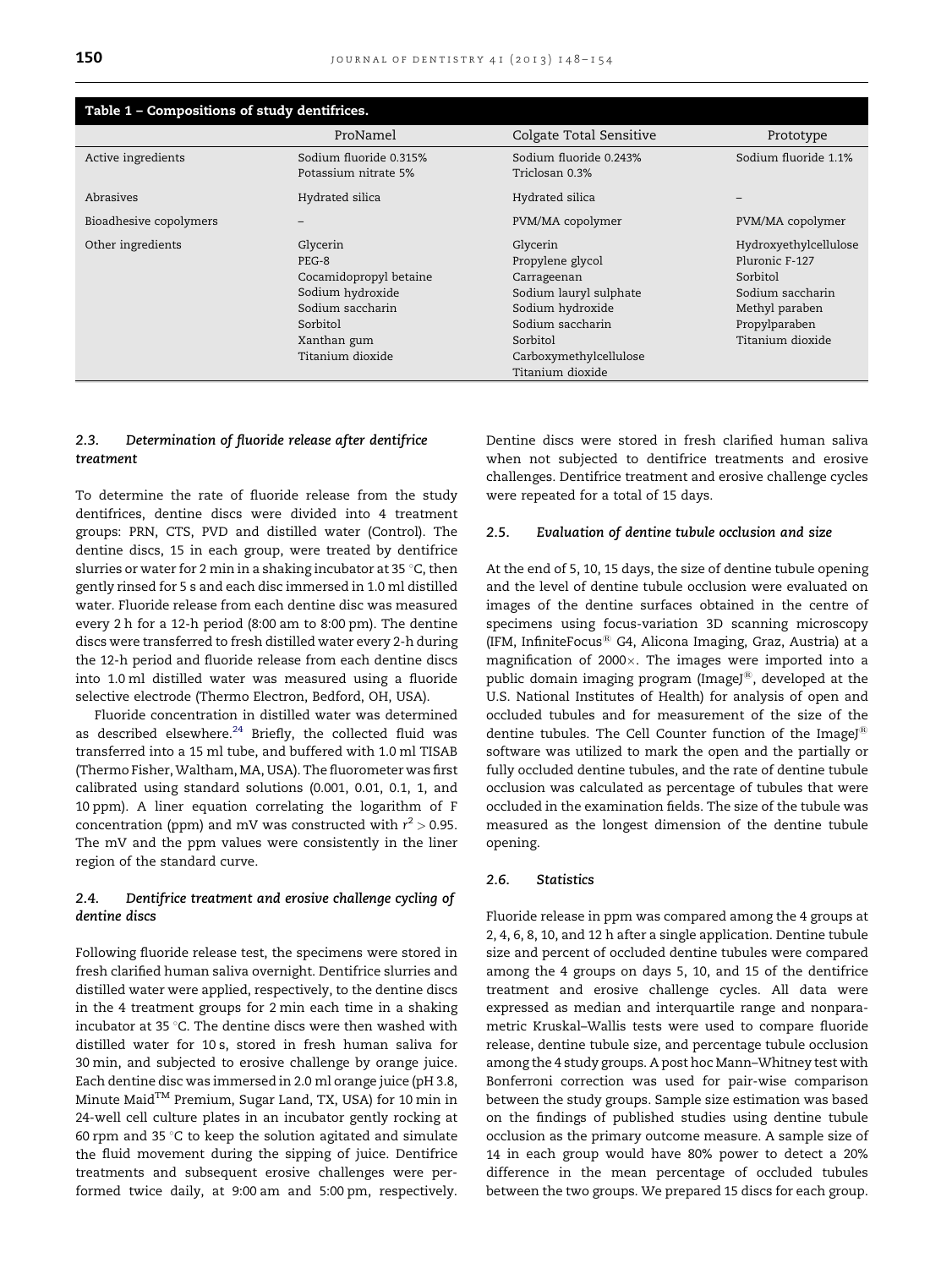<span id="page-3-0"></span>

| Table 2 - Median fluoride release (ppm) from all dentine discs in each group at 2-12 h after a single application.                   |        |            |                    |       |                    |       |                    |       |                    |       |                    |       |
|--------------------------------------------------------------------------------------------------------------------------------------|--------|------------|--------------------|-------|--------------------|-------|--------------------|-------|--------------------|-------|--------------------|-------|
|                                                                                                                                      | 2 h    |            | 4 h                |       | 6 h                |       | 8 h                |       | 10 <sub>h</sub>    |       | 12 <sub>h</sub>    |       |
|                                                                                                                                      | Median | <b>IQR</b> | Median             | IQR   | Median             | IQR   | Median             | IQR   | Median             | IQR   | Median             | IQR   |
| Control                                                                                                                              | 0.004a | 0.004      | 0.004a             | 0.001 | 0.004a             | 0.001 | 0.004a             | 0.001 | 0.004a             | 0.002 | 0.004a             | 0.002 |
| PRN                                                                                                                                  | 1.137b | 0.875      | 0.126 <sub>b</sub> | 0.086 | 0.062 <sub>b</sub> | 0.044 | 0.036 <sub>b</sub> | 0.020 | 0.028 <sub>b</sub> | 0.026 | 0.014 <sub>b</sub> | 0.015 |
| <b>CTS</b>                                                                                                                           | 2.214c | 1.037      | 0.355c             | 0.266 | 0.113c             | 0.080 | 0.055c             | 0.032 | 0.031 <sub>b</sub> | 0.023 | 0.021 <sub>b</sub> | 0.019 |
| <b>PVD</b>                                                                                                                           | 4.540d | 5.960      | 0.404c             | 0.244 | 0.132d             | 0.135 | 0.096d             | 0.111 | 0.060c             | 0.034 | 0.056c             | 0.027 |
| Kruskal-Wallis and Mann-Whitney tests: different letters in the same column denote statistically significant difference in pair-wise |        |            |                    |       |                    |       |                    |       |                    |       |                    |       |

comparisons ( $p < 0.05$ ). PRN, ProNamel; CTS, Colgate Total Sensitive; PVD, 5000 ppm F with PVM/MA.

#### 3. Results

### 3.1. Fluoride release from dentine discs

Median (IQR) fluoride release from dentine discs is listed in Table 2. There were statistically significant differences in fluoride release among the study groups. All 3 dentifrices exhibited more fluoride release than the control group ( $p < 0.05$ ) (Fig. 1). Dentine discs in PVD group released more fluorides than other dentifrices at 2, 6, 8, 10 and 12 h following the treatment ( $p < 0.05$ ). But there was no statistically significant difference in fluoride release between the PVD and CTS groups at 4 h after treatment ( $p > 0.05$ ). CTS released more fluorides than PRN at 2, 4, 6, and 8 h ( $p < 0.05$ ) but not at 10 and 12 h after the treatment.

#### 3.2. Size of dentine tubule openings

Diameters of dentine tubule openings at different stages of the experiments are listed in [Table](#page-4-0) 3. There were statistically significant differences in size of dentine tubule openings on

days 5, 10 and 15 of the erosive challenges but not at baseline. On days 5 and 10, dentine tubule sizes were significantly greater in the Control, the PRN and the PVD groups than in the CTS group ( $p < 0.05$ ). On day 15, dentine tubule sizes were significantly greater in the Control and the PRN groups than in the CTS and the PVD groups ( $p < 0.05$ ). There were no statistically significant differences in dentine tubule size between the CTS and the PVD groups on day 15 of cycling erosive challenges ( $p > 0.05$ ).

### 3.3. Dentine tubule occlusion

Proportions of fully and partially occluded dentine tubules at different stages of dentifrice treatment and erosive challenge cycles are listed in [Table](#page-4-0) 4. CTS group had significantly higher percentage of fully occluded and lower percentage of open dentine tubules than those in the PRN and the PVD groups on day 5 and day 10 ( $p < 0.05$ ). On day 15, both the CTS and the PVD groups have higher percentage of fully occluded and lower percentage of open dentine tubules than those in the PRN group ( $p < 0.05$ ) [\(Table](#page-4-0) 4).



Fig. 1 – Fluoride release (ppm) from eroded dentine discs after a single application for 2 min.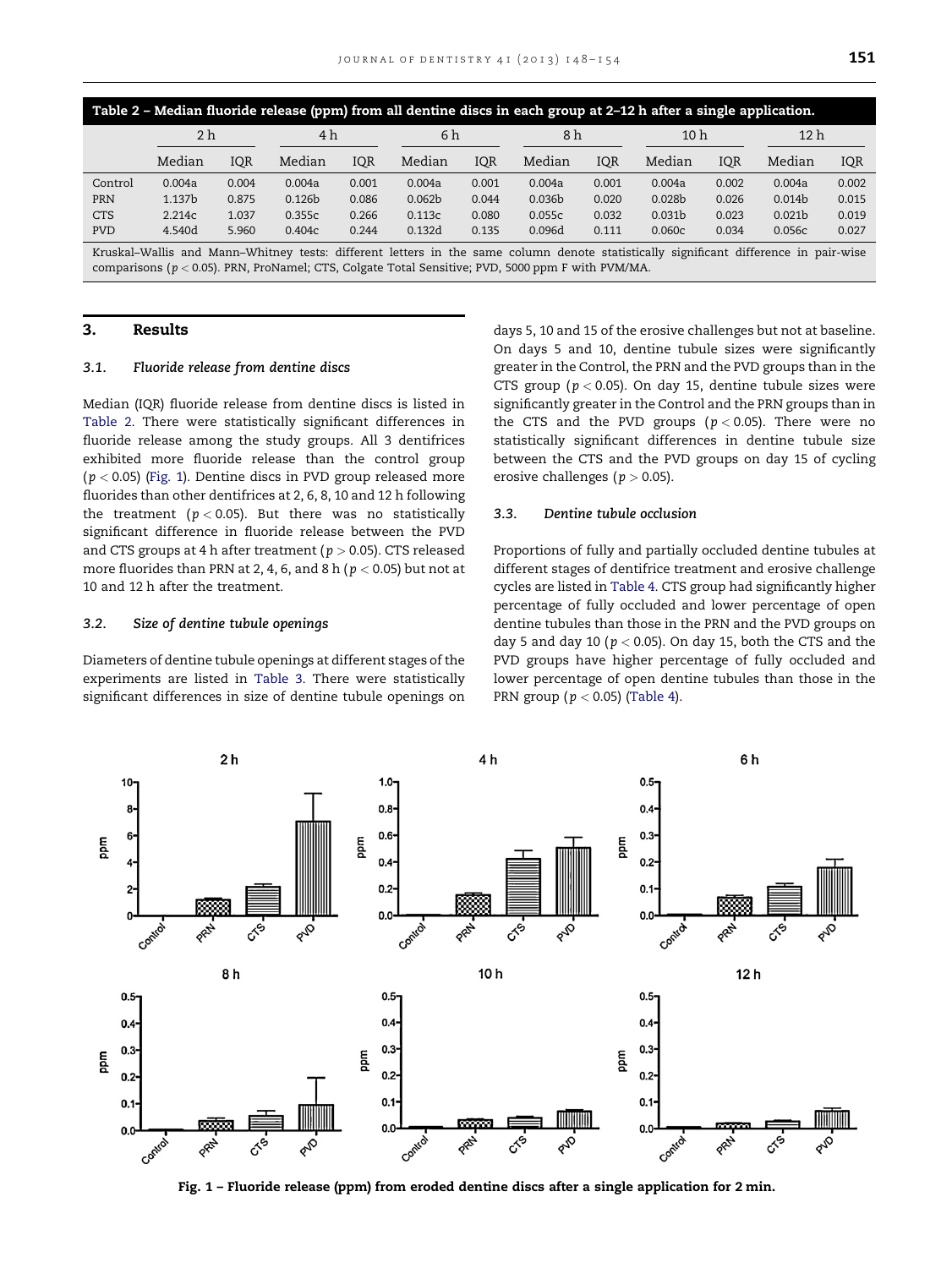<span id="page-4-0"></span>

| Table 3 - Size of dentine tubule openings $(\mu m)$ at different stages of the experiments.                                                   |        |          |        |       |        |            |        |            |  |
|-----------------------------------------------------------------------------------------------------------------------------------------------|--------|----------|--------|-------|--------|------------|--------|------------|--|
|                                                                                                                                               |        | Baseline |        | Day 5 |        | Day 10     | Day 15 |            |  |
|                                                                                                                                               | Median | IQR      | Median | IQR   | Median | <b>IQR</b> | Median | <b>IQR</b> |  |
| Control                                                                                                                                       | 2.426a | 0.502    | 2.794a | 0.463 | 3.063a | 0.422      | 3.619a | 0.578      |  |
| <b>PRN</b>                                                                                                                                    | 2.464a | 0.384    | 2.698a | 0.296 | 3.269a | 0.667      | 3.524a | 0.572      |  |
| <b>CTS</b>                                                                                                                                    | 2.512a | 0.419    | 2.500b | 0.434 | 2.679b | 0.221      | 2.764b | 0.754      |  |
| <b>PVD</b>                                                                                                                                    | 2.472a | 0.679    | 2.716a | 0.484 | 2.900a | 0.519      | 2.846b | 0.476      |  |
| Kruskal-Wallis and Mann-Whitney tests: different letters in the same row denote statistically significant difference in pair-wise comparisons |        |          |        |       |        |            |        |            |  |

Kruskal–Wallis and Mann–Whitney tests: different letters in the same row denote statistically significant difference in pair-wise comparisons  $(p < 0.05)$ . PRN, ProNamel; CTS, Colgate Total Sensitive; PVD, 5000 ppm F with PVM/MA.

# 4. Discussion

The findings of the present study indicate that dentifrice containing PVM/MA copolymers could improve the retention of fluoride on eroded dentine surfaces and sustain the release of fluoride for up to 8 h after a single brushing application when compared to dentifrice without the bioadhesive copolymers. The dentifrice with 5000 ppm fluoride and the copolymers released significantly higher amount of fluoride than those with lower concentrations of fluoride (1100– 1450 ppm) in a 12-h period after one application. Dentine tubule occlusion appeared to be associated with the presence of the inorganic fillers and the PVM/MA copolymers, as the dentifrice that contains both (CTS) performed significantly better in occluding dentine tubules than those that contains either the filler (PRN) or the copolymers (PVD) alone. Dentine erosion prevention, as measured by the size of dentine tubule openings, is largely dependent on the ability of the dentifrice in occluding the dentine tubules, especially in the early stage of the 15-day erosive challenge cycles.

Though it is expected that the dentifrice with the higher concentration of NaF release more fluoride than those with lower concentrations, it is interesting to observe that CTS, which contains 0.243% NaF (or 1100 ppm F), had a consistently

Table 4 – Proportions of fully, partially occluded and open dentine tubules in the study groups at different stages of experiment.

|            | Full              |      | Partial |      | Open              |      |
|------------|-------------------|------|---------|------|-------------------|------|
|            | Median            | IQR  | Median  | IQR  | Median            | IQR  |
| Day 5      |                   |      |         |      |                   |      |
| PRN        | 10.3a             | 12.9 | 30.8    | 13.6 | 54.5a             | 16.3 |
| <b>CTS</b> | 42.3 <sub>b</sub> | 24.8 | 26.3    | 17.9 | 24.0 <sub>b</sub> | 21.6 |
| <b>PVD</b> | 10.0a             | 33.8 | 12.5    | 9.1  | 76.6a             | 46.2 |
| Day 10     |                   |      |         |      |                   |      |
| PRN        | 34.0a             | 32.5 | 32.1    | 19.2 | 26.4a             | 26.3 |
| <b>CTS</b> | 50.7 <sub>b</sub> | 15.0 | 38.8    | 11.7 | 11.1 <sub>b</sub> | 7.6  |
| <b>PVD</b> | 26.1a             | 23.9 | 19.4    | 11.0 | 55.3c             | 32.5 |
| Day 15     |                   |      |         |      |                   |      |
| PRN        | 34.0a             | 13.7 | 37.9    | 30.0 | 28.0a             | 27.0 |
| <b>CTS</b> | 61.8b             | 56.8 | 29.4    | 37.5 | 7.9 <sub>b</sub>  | 18.3 |
| <b>PVD</b> | 68.4b             | 34.3 | 20.5    | 14.0 | 8.3 <sub>b</sub>  | 26.2 |

Kruskal–Wallis and Mann–Whitney tests: different letters in the same row denote statistically significant difference in pair-wise comparisons ( $p < 0.05$ ). PRN, ProNamel; CTS, Colgate Total Sensitive; PVD, 5000 ppm F with PVM/MA.

higher fluoride release than PRN, which contains 0.315% NaF (or 1450 ppm F) [\(Table](#page-2-0) 1). At 2, 4, 6 and 8 h after a single application of the dentifrices for 2 min, the amount of fluoride ions released from the dentine discs were 49%, 65%, 45% and 35% higher in CTS than in PRN, respectively. Improved fluoride release of CTS is likely associated with the ability of this dentifrice in adhering on the surfaces and tubule walls of the dentine. Previous studies have shown that brushing with CTS could result in the formation of intra-tubular plugs that were resistant to erosive challenges by orange juice in vitro<sup>22</sup> and in situ.<sup>[23](#page-6-0)</sup> The PVM/MA copolymers are commonly used bioadhesives for controlledrelease drug delivery as they could form weak chemical bonds with tissue surface proteins that aid the retention and gradual release of the therapeutic agents.[21,25,26](#page-5-0) It has been shown that PVM/MA copolymers at 1.0% concentration can bind with Type I collagen, the most common protein on eroded dentine surfaces, in a 4:1 ratio.<sup>23</sup> Fluoride in dentifrices can be retained on dentine surfaces and inside dentine tubules and released with the hydrolysis of PVM/MA copolymers. Sustained release of low concentrations of fluoride after tooth brushing should improve acid resistance of dentine surfaces.

As tooth surfaces are often exposed to erosive challenges by acidic soft drinks, frequent treatments with high concentrations of fluoride have been shown to be more effective than other treatment regimes.<sup>[27](#page-6-0)</sup> The prototype dentifrice containing 5000 ppm fluoride (PVD) was developed as a prescription only brush-on gel for dental erosion prevention. PVM/MA copolymers were added to PVD to improve the retention of fluoride on dentine surfaces based on the bioadhesive properties of these copolymers as described above. To minimize the potential abrasive effects on eroded tooth surfaces, no abrasive particles such as hydrated silica were added to this gel-like dentifrice. The PVD group did exhibit a superior fluoride release profile as compared to dentifrices with lower fluoride concentrations during a 12-h period following a single application [\(Fig.](#page-3-0) 1). However, the erosion prevention effects of PVD were less than ideal, especially at the early stages of the cycling erosive challenges. As the prescription strength fluoride gel in the PVD groups contains no abrasive fillers such as hydrated silica as in CTS and PRN, it did not adequately occlude the open dentine tubules when applied as slurry to the dentine surfaces. On days 5 and 10 of the 15-day erosive challenge cycling, most dentine tubules remained open, and the size of the dentine tubule openings increased as compared to the baseline, indicating dentine tissue loss. The erosive tissue loss appeared to be halted only after 10 days of use of the 5000 ppm fluoride gel in the PVD group as no significant changes in dentine tubule size was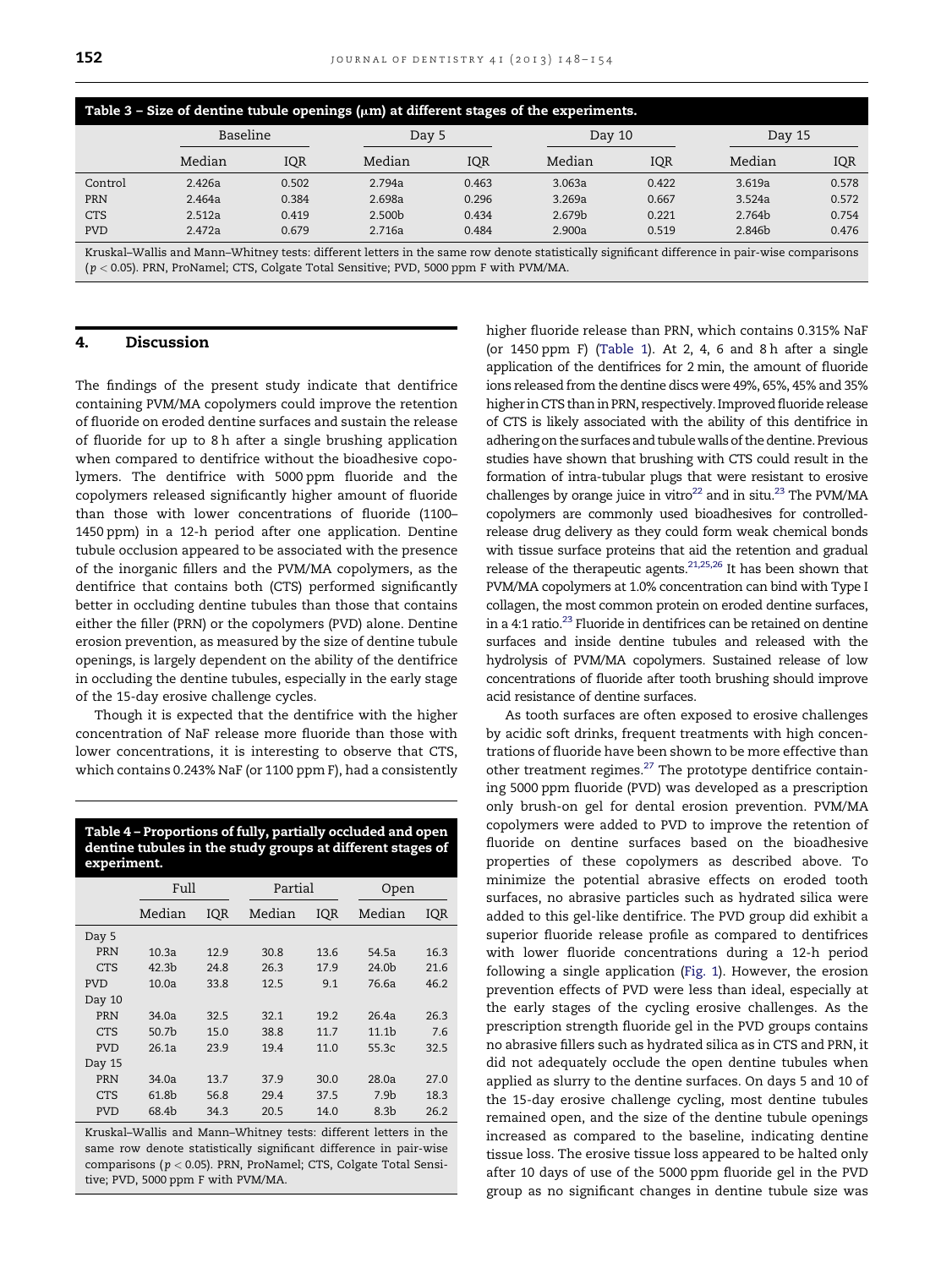<span id="page-5-0"></span>found from day 10 to day 15, and more dentine tubules were occluded on day 15 of the erosive challenge cycling ([Tables](#page-4-0) 3 [and](#page-4-0) 4). These findings suggest that the silica particles in dentifrices may have played an important role in dentine tubule occlusion and erosion prevention at an early stage of the dentifrice application. Addition of silica particles into PVD should improve its potential in dentine tubule occlusion immediately following the application, thereby improving its overall effectiveness in erosion prevention. This hypothesis awaits further experimental testing.

The findings of the present study provide important evidence for further refinements of multifunction dentifrices for oral health improvement.<sup>28</sup> With wide spread use of acidic beverages and ageing of the population, dental erosion and root dentine exposure are increasingly becoming a dental public health concern. Dentifrices that facilitate the retention and gradual release of therapeutic agents such as fluoride ions on eroded dentine surfaces and in dentine tubules will be beneficial for these patients. Dentifrices formulated with bioadhesive polymers and proper abrasive fillers appeared to be effective in occluding dentine tubules and prolong the retention and release of fluoride. However, these dentifrices as consumer products typically contain fluoride in concentrations below 1500 ppm. As the acidic challenges associated with dental erosion are particularly strong, oral applications of fluoride in higher concentrations ( $\geq$ 5000 ppm) were more effective in erosion prevention than those in lower concentrations.7,8,12,29 Addition of bioadhesive polymers and inorganic fillers such as hydrated silica particles may substantially improve the therapeutic efficacy of prescription products with high concentrations of fluoride.

In summary, the results of the present study support the hypothesis that bioadhesive PVM/MA copolymers facilitate fluoride release from dentine discs and enhance anti-erosive effects of dentifrices. Dentifrice containing both the PVM/MA copolymers and hydrated silica particles are more effective in dentine tubule occlusion and erosion prevention than those without the copolymers or the silica particles. These findings provide evidence for further improvement of oral hygiene products for prevention and management of dental erosion and dentine sensitivity. Dentifrice containing high concentration of fluoride, bioadhesive polymers and proper abrasive fillers may benefit patients with dental erosion and dentine sensitivity.

### Acknowledgment

WW was supported by in part by a research scholarship from the Colgate-Palmolive Company, New York, New York, USA.

r e f e r e n c e s

- 1. Jaeggi T, Lussi A. Prevalence, incidence and distribution of erosion. Monographs in Oral Science 2006;20:44–65.
- 2. Brannstrom M. Etiology of dentin hypersensitivity. Proceedings of the Finnish Dental Society 1992;88(Suppl. 1):7–13.
- 3. Bartlett DW. The role of erosion in tooth wear: aetiology, prevention and management. International Dental Journal 2005;55(Suppl. 1):277–84.
- 4. Parolia A, Kundabala M, Mohan M. Management of dentinal hypersensitivity: a review. Journal of California Dental Association 2011;39:167–79.
- 5. Murakami C, Bonecker M, Correa MSNP, Mendes FM, Rodrigues CRMD. Effect of fluoride varnish and gel on dental erosion in primary and permanent teeth. Archives of Oral Biology 2009;54:997–1001.
- 6. Schlueter N, Klimek J, Ganss C. In vitro efficacy of experimental tin- and fluoride-containing mouth rinses as anti-erosive agents in enamel. Journal of Dentistry 2009;37:944–8.
- 7. Austin RS, Rodriguez JM, Dunne S, Moazzez R, Bartlett DW. The effect of increasing sodium fluoride concentrations on erosion and attrition of enamel and dentine in vitro. Journal of Dentistry 2010;38:782–7.
- 8. Ren YF, Liu X, Fadel N, Malmstrom H, Barnes V, Xu T. Preventive effects of dentifrice containing 5000 ppm fluoride against dental erosion in situ. Journal of Dentistry 2011;39:672–8.
- 9. Zero DT, Dentifrices. mouthwashes, and remineralization/ caries arrestment strategies. BMC Oral Health 2006;15(Suppl.):S9.
- 10. Zero DT, Hara AT, Kelly SA, Gonzalez-Cabezas C, Eckert GJ, Barlow AP, et al. Evaluation of a desensitizing test dentifrice using an in situ erosion remineralization model. Journal of Clinical Dentistry 2006;17:112–6.
- 11. Ganss C, Klimek J, Schaffer U, Spall T. Effectiveness of two fluoridation measures on erosion progression in human enamel and dentine in vitro. Caries Research 2001;35:325–30.
- 12. Lagerweij MD, Buchalla W, Kohnke S, Becker K, Lennon AM, Attin T. Prevention of erosion and abrasion by a high fluoride concentration gel applied at high frequencies. Caries Research 2006;40:148–53.
- 13. Wiegand A, Bichsel D, Magalhaes AC, Becker K, Attin T. Effect of sodium, amine and stannous fluoride at the same concentration and different pH on in vitro erosion. Journal of Dentistry 2009;37:591–5.
- 14. Paes Leme AF, dos Santos JCRG, Giannini M, Wada RS. Occlusion of dentin tubules by desensitizing agents. American Journal of Dentistry 2004;17:368–72.
- 15. Cuenin MF, Scheidt MJ, O'Neal RB, Strong SL, Pashley DH, Horner JA, et al. An in vivo study of dentin sensitivity: the relation of dentin sensitivity and the patency of dentin tubules. Journal of Periodontology 1991;62:668–73.
- 16. Orchardson R, Gillam DG. Managing dentin hypersensitivity. Journal of the American Dental Association 2006;137:990–8. Quiz 1028–9.
- 17. Macgregor ID, Rugg-Gunn AJ. Toothbrushing duration in 60 uninstructed young adults. Community Dentistry and Oral Epidemiology 1985;13:121–2.
- 18. Saxer UP, Barbakow J, Yankell SL. New studies on estimated and actual toothbrushing times and dentifrice use. Journal of Clinical Dentistry 1998;9:49–51.
- 19. Arweiler NB, Henning G, Reich E, Netuschil L. Effect of an amine-fluoride-triclosan mouthrinse on plaque regrowth and biofilm vitality. Journal Clinical Periodontology 2002;29:358–63.
- 20. Barnes VM, Richter R, Vandeven M, Xu T, DeVizio W. Clinical investigation of the antiplaque efficacy of a new variant of a commercially available triclosan/copolymer/ fluoride dentifrice. Journal of Clinical Dentistry 2008;19:81–4.
- 21. Arbos P, Wirth M, Arangoa MA, Gabor F, Irache JM. Gantrez AN as a new polymer for the preparation of ligand– nanoparticle conjugates. Journal of Controlled Release 2002;83:321–30.
- 22. Liu X, Barnes V, DeVizio W, Yang H, Malmstrom H, Ren YF. Effects of dentin tubule occlusion by dentifrice containing a PVM/MA bioadhesive copolymer in a silica base. Journal of Dentistry 2011;39:293–301.